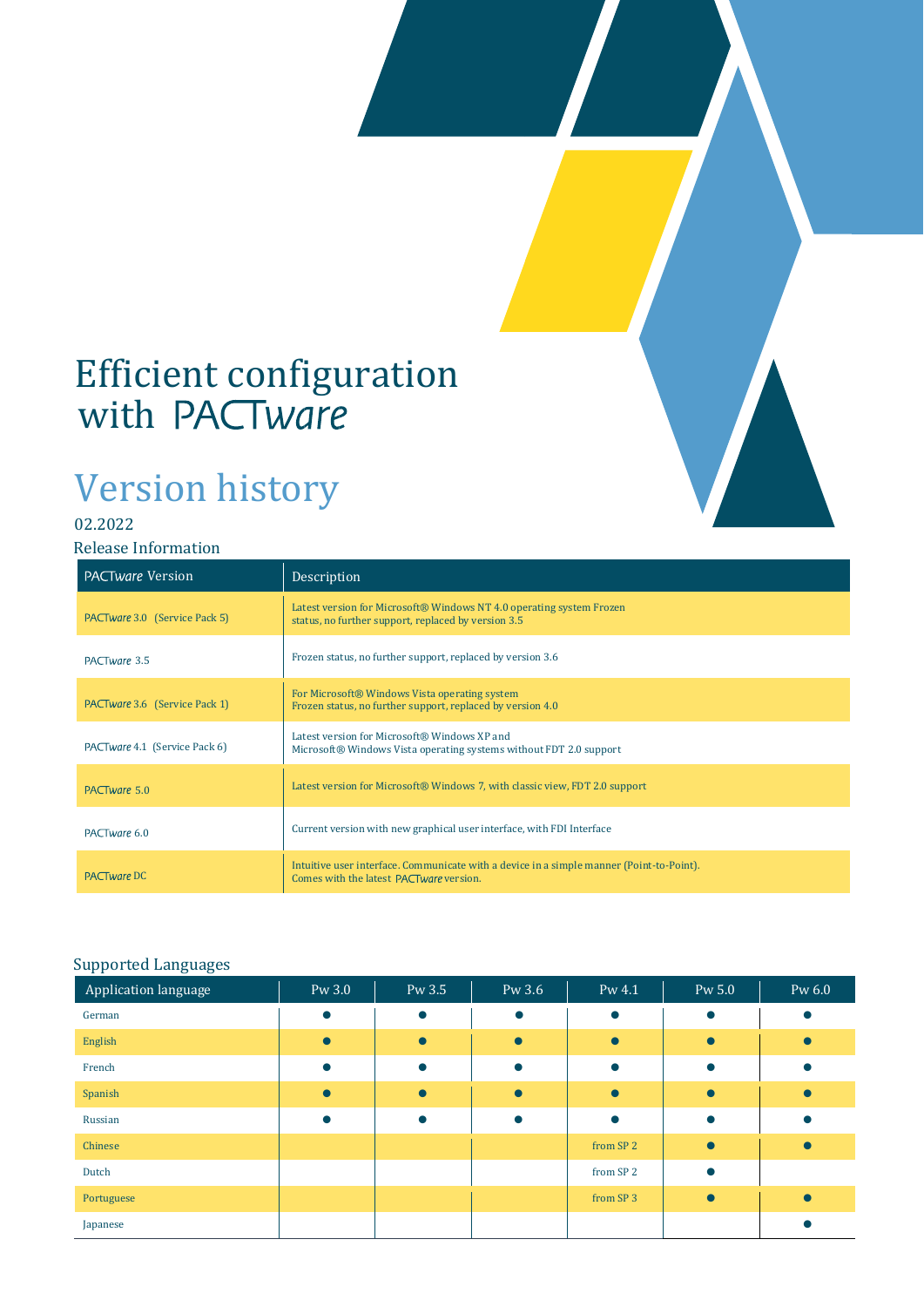#### Compatibility with other software components and PACTware functions

| Software<br>components          |                                                 | Pw3.0         | Pw3.5         | Pw 3.6        | $Pw$ 4.1             | Pw 5.0            | $Pw$ 6.0               |
|---------------------------------|-------------------------------------------------|---------------|---------------|---------------|----------------------|-------------------|------------------------|
|                                 |                                                 | $2004 - 2007$ | $2007 - 2008$ | $2008 - 2010$ | $2010 - 2015$        | $2015 - 2022$     | 2022 - today           |
| Microsoft®-<br>operating system |                                                 |               |               |               |                      |                   |                        |
|                                 | Windows NT 4.0                                  | $\bullet$     | $\bullet$     |               |                      |                   |                        |
|                                 | Windows 2000                                    | $\bullet$     | $\bullet$     | $\bullet$     |                      |                   |                        |
|                                 | Windows XP                                      | $\bullet$     | ●             | ●             | $\bullet$            |                   |                        |
|                                 | <b>Windows Vista</b>                            |               |               | $\bullet$     | $\bullet$            |                   |                        |
|                                 | Windows 7<br>32 Bit and 64 Bit                  |               |               |               | $\bullet$            | $\bullet$         |                        |
|                                 | <b>Windows Server 2008</b><br>32 Bit and 64 Bit |               |               |               | $\bullet$            | $\bullet$         |                        |
|                                 | Windows 8<br>32 Bit and 64 Bit                  |               |               |               | from SP <sub>3</sub> | $\bullet$         |                        |
|                                 | Windows 10<br>32 Bit und 64 Bit                 |               |               |               | from SP 4            | $\bullet$         |                        |
|                                 | Windows 11<br>32 Bit und 64 Bit                 |               |               |               |                      |                   | Planned with<br>Pw 6.1 |
| Interface                       | IDL                                             | $\bullet$     |               |               |                      |                   |                        |
|                                 | <b>FDT 1.2</b>                                  | $\bullet$     | $\bullet$     | $\bullet$     | $\bullet$            | $\bullet$         |                        |
|                                 | FDT 1.2.1                                       |               | $\bullet$     | $\bullet$     | $\bullet$            | $\bullet$         |                        |
|                                 | <b>FDT 2.0</b>                                  |               |               |               |                      | $\bullet$         |                        |
| Microsoft®Technology            | .Net 1.1                                        | $\bullet$     | $\bullet$     | $\bullet$     |                      |                   |                        |
|                                 | .<br>Net $2.0\,$                                |               |               |               | ●                    |                   |                        |
|                                 | .Net 3.5 (inclusive .Net 2.0)                   |               |               |               | $\bullet$            | $\bullet$ $\circ$ |                        |
|                                 | .<br>Net $4.0\,$                                |               |               |               |                      | $\bullet$ $\circ$ |                        |
|                                 | .Net 4.8                                        |               |               |               |                      |                   |                        |
| Possible parallel<br>operation  | Pw3.0                                           |               | $\bullet$     | $\bullet$     | $\bullet$            | $\bullet$         |                        |
|                                 | Pw 3.5                                          | $\bullet$     |               | $\bullet$     | $\bullet$            | $\bullet$         |                        |
|                                 | $\mathrm{P}w\,3.6$                              | $\bullet$     | $\bullet$     |               | $\bullet$            | $\bullet$         |                        |
|                                 | $Pw$ 4.1                                        | $\bullet$     | $\bullet$     | $\bullet$     |                      | $\bullet$         |                        |
|                                 | $\mathrm{P}w$ 5.0                               |               |               |               |                      |                   |                        |
|                                 | Pw $6.0$                                        |               |               |               |                      | $\bullet$         |                        |